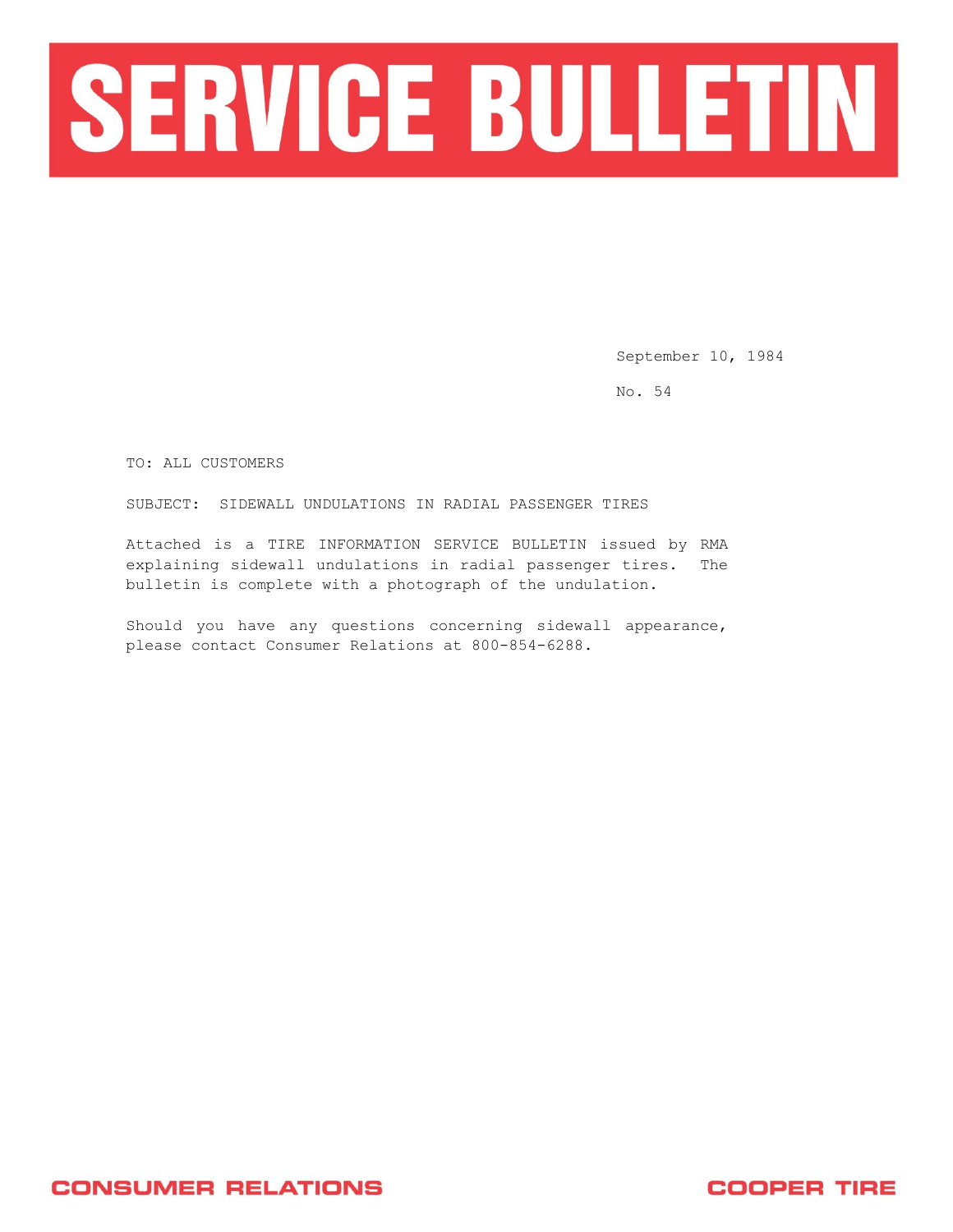

Volume 21/Number 2 September 1999 Page 1 of 2

## **SIDEWALL INDENTATIONS IN RADIAL TIRES**



The condition, sometimes referred to as sidewall undulations, is a common characteristic of radial tire construction (see photo). These indentations are more noticeable in larger/wider radial-ply tire sizes and become more visible with higher inflation pressures.

In a radial tire the body ply cords run straight across the tire from bead to bead. Because of the "straight across" constructions, the joining of the ply material creates a narrow overlap of ply cords in the radial direction at each junction. These overlapped ply cords slightly restrict the natural expansion of the sidewall when inflated. This results in an indentation. Since all radial tires contain belts, which restrict the tread and keep it flat, only the sidewalls are indented.